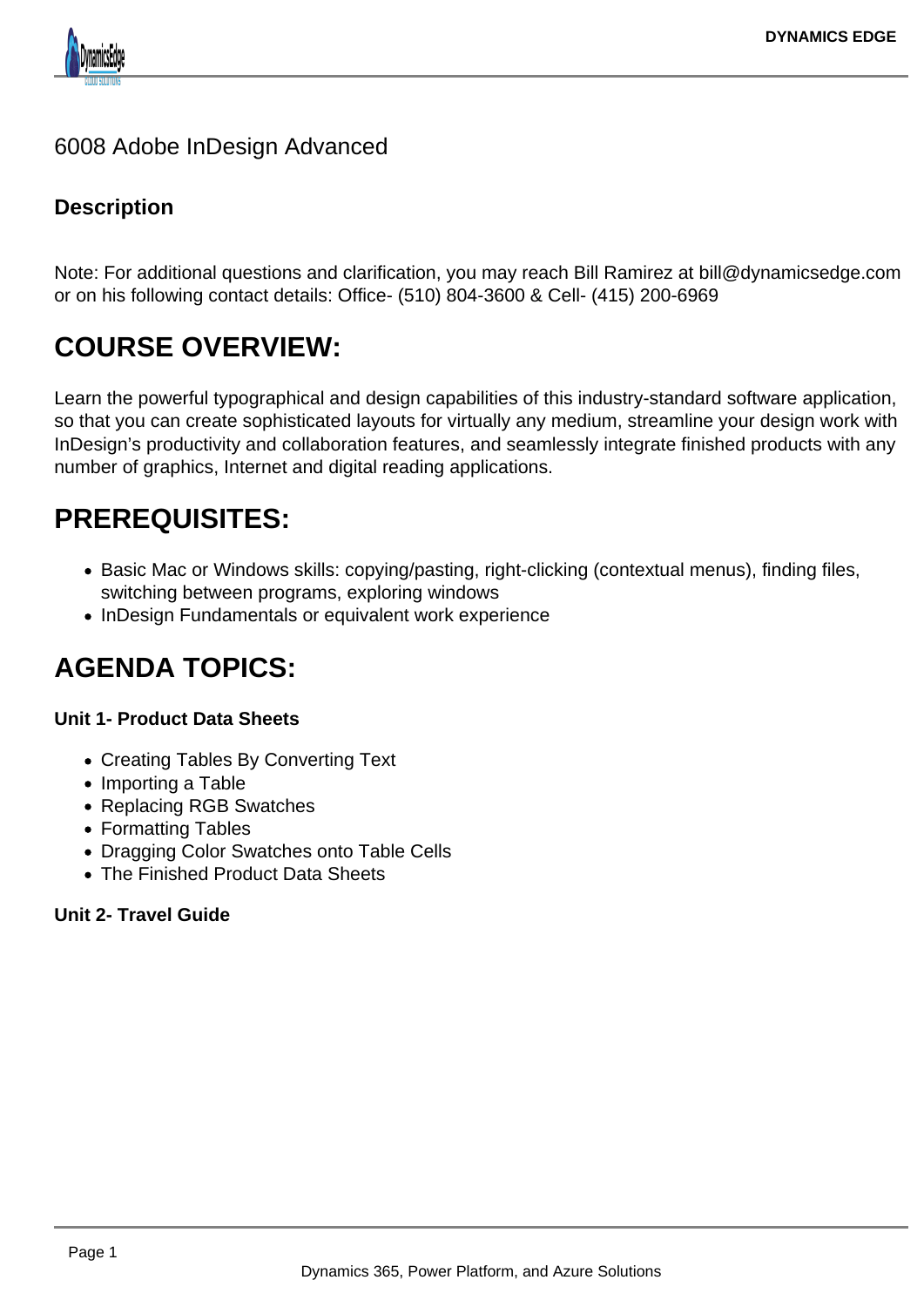

- Defining Styles for Table of Contents
- Defining Styles in the Document
- Generating a Table of Contents
- Redefining Paragraph Styles and Applying Character Styles to the TOC
- Updating the Table of Contents Listings
- Creating a Cross Reference
- Editing and Updating Cross References
- Placing Multiple Images in a Grid
- Editing Image Frame Corners
- Custom Stroke Styles

#### **Unit 3- Working with Long Documents**

- Creating a Book
- Adding Documents to a Book File
- Specifying Page Numbering Across the Book
- Customizing Page Numbering
- Creating a Running Footer
- Defining a Text simple, virtual
- Inserting a Text simple, virtual
- Adding a Footnote
- Adding a Cross-Reference
- Synchronizing a Book
- Generating a Table of Contents for the Book
- Setting Up the Table of Contents
- Flowing the Table of Contents
- Indexing a Book
- Viewing Index Pages
- Generating an Index
- Exporting a Book

#### **Unit 4- Restaurant Menu**

- Adding Page Automatic Numbers
- Placing Text
- Using Find/Change to Clean Up Text
- Creating Nested Styles
- Adding Tab Alignment & Leader Dots
- Cleaning Up and Applying Styles to New Text

# **Unit 5- Conference Name Badges**

- Creating a Label Template Background
- Creating a Template Document
- Placing a Background Image
- Adding a Color Swatch
- Adding a Text Frame with Effects